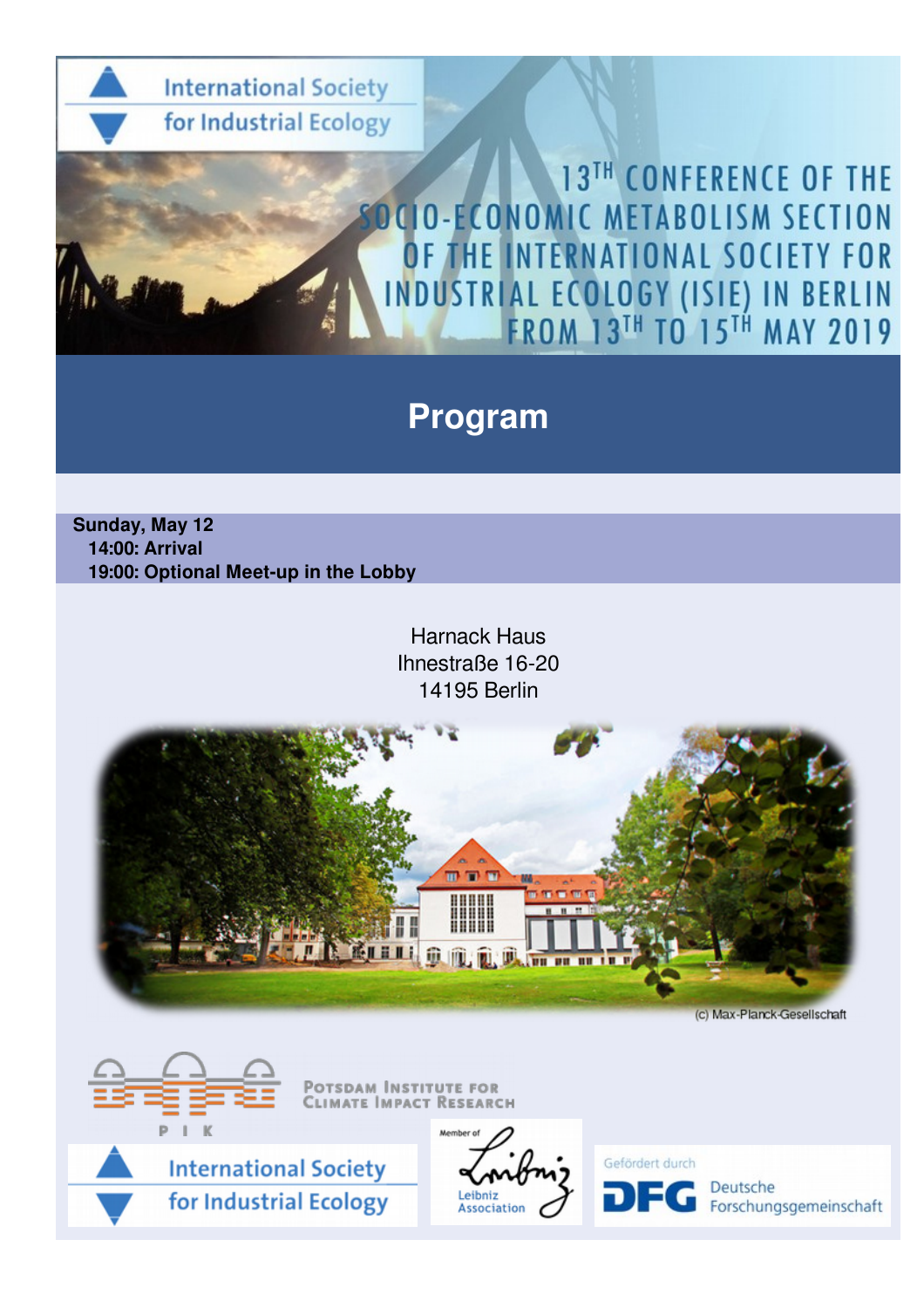## **ISIE SEM Program 2019 Monday 13**

|                | Hahn-Hörsaal                                                                                                                                                                   | <b>Lynen-Zimmer</b>                                                                                                                                                                                                | Köhler-Zimmer                                                                                                                                                                           |  |  |  |
|----------------|--------------------------------------------------------------------------------------------------------------------------------------------------------------------------------|--------------------------------------------------------------------------------------------------------------------------------------------------------------------------------------------------------------------|-----------------------------------------------------------------------------------------------------------------------------------------------------------------------------------------|--|--|--|
| 08:00          | Registration                                                                                                                                                                   | <b>Registration</b>                                                                                                                                                                                                | <b>Registration</b>                                                                                                                                                                     |  |  |  |
| 09:00          | <b>Opening Welcome</b>                                                                                                                                                         |                                                                                                                                                                                                                    |                                                                                                                                                                                         |  |  |  |
| 09:45<br>10:30 | Roland Scholz: Digitalization and Sustainability<br><b>Coffee Break</b><br><b>Coffee Break</b><br><b>Coffee Break</b>                                                          |                                                                                                                                                                                                                    |                                                                                                                                                                                         |  |  |  |
| 11:00          | <b>Advances in socio-economic</b><br>metabolism I                                                                                                                              | <b>Circular economy I</b>                                                                                                                                                                                          | Modeling and scenarios of socio-<br>economic metabolism                                                                                                                                 |  |  |  |
| 11:00          | Stephanie Garcidueñas Nieto: Financial<br>development in Mexico and Brazil as<br>extractive economies, a network analysis<br>of input output tables                            | Rebecca Bliklen: Benefits of manual<br>dismantling of WEEE                                                                                                                                                         | Helen Ann Hamilton: The Global Long<br>Chain Omega-3 Balance                                                                                                                            |  |  |  |
| 11:20          | Vivien Fisch-Romito: Embodied CO2<br>emissions for universal access to basic<br>infrastructures                                                                                | Tamar Makov: Who wants my half eaten<br>sandwich?- Food waste in the sharing<br>economy                                                                                                                            | Lynnette Widder: Cows, Orchards,<br>Sugarcane and Buses: Circularity and<br>Complexity in a Rural Mexican Case<br>Study                                                                 |  |  |  |
| 11:40          | Ilona M. Otto: Socio-metabolic class<br>theory                                                                                                                                 | Liwah Wong: Machine learning for<br>circular economy                                                                                                                                                               | Nikolas Kuschnig: Assessing the impacts<br>understanding the research landscape of of resource extraction on deforestation in<br>the southern Amazon: A spatial<br>econometric approach |  |  |  |
| 12:00          | Kai Whiting: Accounting for global<br>resource consumption: An exergy<br>analysis approach                                                                                     | Yasushi Kondo: Identifying barriers to a<br>circular economy by a dynamic waste<br>input-output analysis: Can Cr and Ni from consumption induced by savings in<br>end-of-life products be effectively<br>recycled? | Rhythima Shinde: How socioeconomic<br>conditions of households affect<br>housing expenses and associated<br>impacts?                                                                    |  |  |  |
| 12:30          | Lunch                                                                                                                                                                          | Lunch                                                                                                                                                                                                              | Lunch                                                                                                                                                                                   |  |  |  |
| 14:00          | <b>Advances in socio-economic</b><br>metabolism II                                                                                                                             | <b>Circular economy II</b>                                                                                                                                                                                         | <b>Resource efficiency and climate</b><br>change                                                                                                                                        |  |  |  |
| 14:00          | Barbara Redlingshöfer: Quantifying food<br>flows within cities                                                                                                                 | Gabriel Carmona Aparicio: Two stock<br>indicators to support the circular<br>economy                                                                                                                               | Eiji Yamasue: Resource Paradox<br>Problem visualized by considering<br><b>Mining Activities</b>                                                                                         |  |  |  |
| 14:20          | Marta Roca-Puigros: Experiencing the<br>transition towards a low-carbon regime<br>through a MFA-based simulation game                                                          | Harald Desing: A Circular Economy<br>within the planetary boundaries                                                                                                                                               | Sabrina Spatari: Prospective life cycle<br>assessment methods for early stage<br>technology                                                                                             |  |  |  |
| 14:40          | Maren Lundhaug: How much do we<br>know about material cycles? An<br>application of the MinFuture framework                                                                     | Sebastian Turnau: Comparative cross-<br>sectoral systems analysis of production,<br>use and recycling of CO2 based<br>products                                                                                     | Barbara Plank: Resource efficiency<br>contributions to decarbonisation:<br>Analyzing the link between material use<br>and CO2 emissions for Austria                                     |  |  |  |
| 15:00          | Gang Liu: High resolution modelling of<br>built environment stocks for urban<br>sustainability                                                                                 | Jens Peters: Recycling of batteries -<br>environmental benefits and limits under a Resource Use in Relation to Global<br>global circular economy perspective                                                       | Nina Eisenmenger: Evaluating Austrian<br><b>Planetary Boundaries</b>                                                                                                                    |  |  |  |
| 15:30          | <b>Coffee Break</b>                                                                                                                                                            | <b>Coffee Break</b>                                                                                                                                                                                                | <b>Coffee Break</b>                                                                                                                                                                     |  |  |  |
|                | 16:00 Linking socio-economic<br>metabolism with climate change                                                                                                                 | <b>Circular economy III</b>                                                                                                                                                                                        | <b>Material Supply Chains I (trade)</b>                                                                                                                                                 |  |  |  |
| 16:00          | Shelly Bogra: Direct carbon-emissions<br>intensity of India's consumption: A rural-<br>urban distributional profile                                                            | Anastasia Papangelou: A multi-resource<br>assessment of circular solutions for the<br>food system in Brussels Capital Region                                                                                       | Stefan Giljum: FINEPRINT: a spatially<br>explicit physical trade framework to trace<br>environmental impacts of resource<br>extraction along global supply chains                       |  |  |  |
| 16:20          | Fridolin Krausmann: Material stocks as<br>drivers of global greenhouse gas<br>emissions: Results from a scenario<br>analysis for 2050                                          | Dominik Wiedenhofer: Towards a<br>systems monitoring of the circular<br>economy: nesting organizations and<br>actors into a multi-level socio-metabolic<br>framework                                               | Azusa Oita: Food, diet and embodied<br>nitrogen and phosphorus emissions                                                                                                                |  |  |  |
| 16:40          | Cecilia Matasci: The environmental<br>impact of Swiss consumption - Linking<br>socio-economic metabolism with climate sustainability<br>change and total environmental impacts | Anna Petit-Boix: Prioritizing circular<br>economy strategies towards urban                                                                                                                                         | Aoi Oashi: Water use behind the copper<br>extraction in the national economy                                                                                                            |  |  |  |
| 17:00          | Abel Chemura: Modelling changes in<br>cocoa and coffee commodity miles and<br>transportation infrastructure coverage<br>under climate change in producer<br>countries          |                                                                                                                                                                                                                    | Daniel Itzamna Avila Ortega:<br>Telecoupled-related environmental<br>impacts on forest ecosystems services<br>by avocado production.                                                    |  |  |  |
| 17:30          |                                                                                                                                                                                | <b>SEM Section Business Meeting</b>                                                                                                                                                                                |                                                                                                                                                                                         |  |  |  |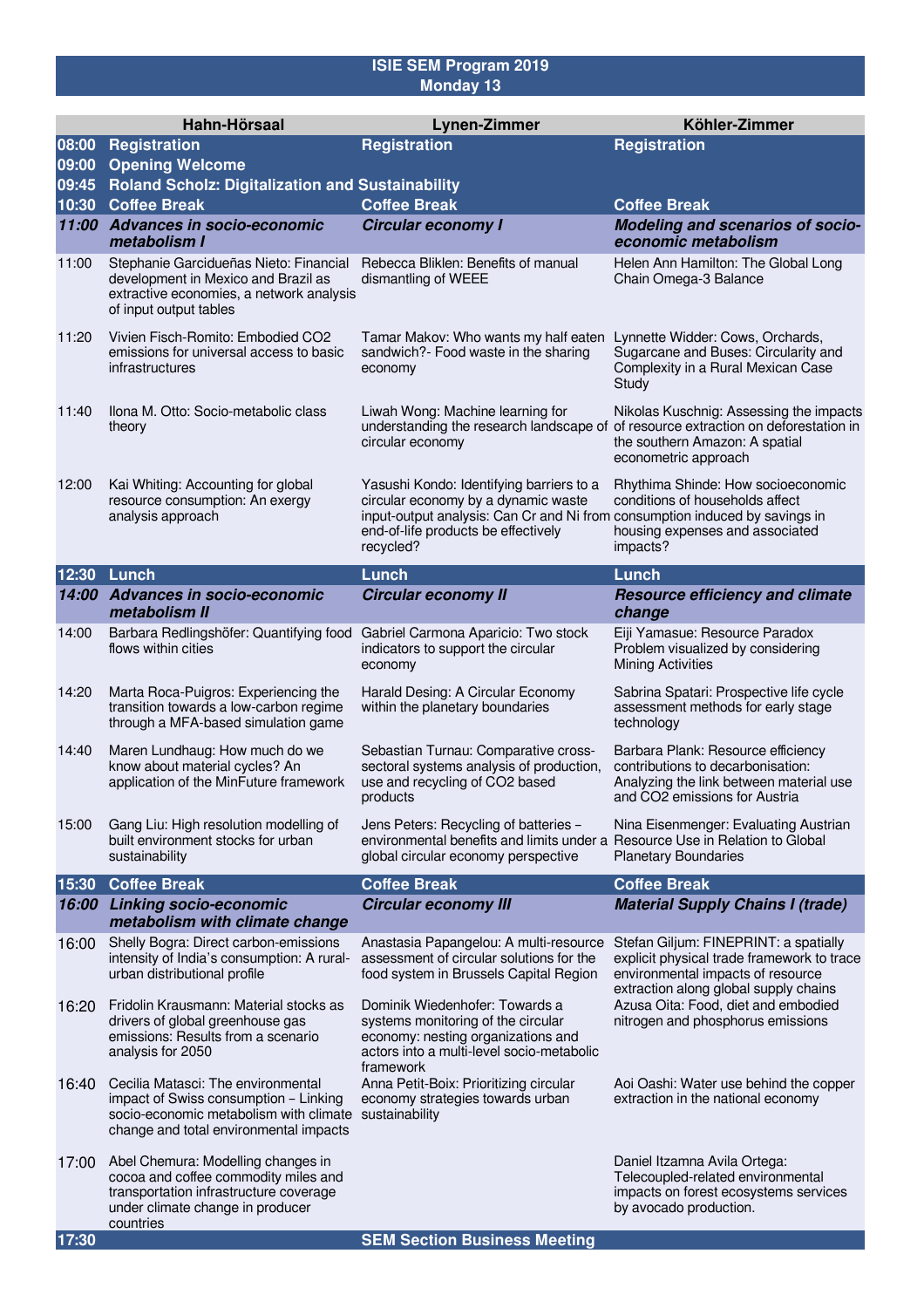| <b>ISIE SEM Program 2019</b> |                                                                                                                                                                                                                                                                                                                                                                                                                                                                                                                                                                                                                                                                                                                                                                                                                                                                                                                                                                                                                                                                                                                                                                                                                                                                                                                                                    |                                                                                                                                                                        |                                                                                                                                                                                                                      |  |  |  |
|------------------------------|----------------------------------------------------------------------------------------------------------------------------------------------------------------------------------------------------------------------------------------------------------------------------------------------------------------------------------------------------------------------------------------------------------------------------------------------------------------------------------------------------------------------------------------------------------------------------------------------------------------------------------------------------------------------------------------------------------------------------------------------------------------------------------------------------------------------------------------------------------------------------------------------------------------------------------------------------------------------------------------------------------------------------------------------------------------------------------------------------------------------------------------------------------------------------------------------------------------------------------------------------------------------------------------------------------------------------------------------------|------------------------------------------------------------------------------------------------------------------------------------------------------------------------|----------------------------------------------------------------------------------------------------------------------------------------------------------------------------------------------------------------------|--|--|--|
|                              | Hahn-Hörsaal                                                                                                                                                                                                                                                                                                                                                                                                                                                                                                                                                                                                                                                                                                                                                                                                                                                                                                                                                                                                                                                                                                                                                                                                                                                                                                                                       | <b>Tuesday 14</b><br>Lynen-Zimmer                                                                                                                                      | Köhler-Zimmer                                                                                                                                                                                                        |  |  |  |
| 08:00                        | Registration                                                                                                                                                                                                                                                                                                                                                                                                                                                                                                                                                                                                                                                                                                                                                                                                                                                                                                                                                                                                                                                                                                                                                                                                                                                                                                                                       | <b>Registration</b>                                                                                                                                                    | <b>Registration</b>                                                                                                                                                                                                  |  |  |  |
| 09:00                        | perspective?                                                                                                                                                                                                                                                                                                                                                                                                                                                                                                                                                                                                                                                                                                                                                                                                                                                                                                                                                                                                                                                                                                                                                                                                                                                                                                                                       | Liselotte Schebeck: How to bridge the gap between comprehensive assessment and stakeholder's                                                                           |                                                                                                                                                                                                                      |  |  |  |
| 09:45                        | Jan Minx: A Data Science Revolution for Global Environmental Assessments                                                                                                                                                                                                                                                                                                                                                                                                                                                                                                                                                                                                                                                                                                                                                                                                                                                                                                                                                                                                                                                                                                                                                                                                                                                                           |                                                                                                                                                                        |                                                                                                                                                                                                                      |  |  |  |
| 10:30                        | <b>Coffee Break</b>                                                                                                                                                                                                                                                                                                                                                                                                                                                                                                                                                                                                                                                                                                                                                                                                                                                                                                                                                                                                                                                                                                                                                                                                                                                                                                                                | <b>Coffee Break</b>                                                                                                                                                    | <b>Coffee Break</b>                                                                                                                                                                                                  |  |  |  |
| 11:00                        | Urban metabolism & low carbon<br>urban development                                                                                                                                                                                                                                                                                                                                                                                                                                                                                                                                                                                                                                                                                                                                                                                                                                                                                                                                                                                                                                                                                                                                                                                                                                                                                                 | <b>Special Focus Session I</b>                                                                                                                                         | <b>Material Supply Chains II</b><br>(footprints)                                                                                                                                                                     |  |  |  |
| 11:00                        | Ola Stedje Hanserud: The urban<br>food-water-energy fabric<br>georeferenced. Exploring the<br>potential and effects of local nutrient<br>recycling based on the case of Oslo                                                                                                                                                                                                                                                                                                                                                                                                                                                                                                                                                                                                                                                                                                                                                                                                                                                                                                                                                                                                                                                                                                                                                                       | Stefan Pauliuk: A General Data<br>Model for Socioeconomic<br>Metabolism and its Implementation<br>in an Industrial Ecology Data<br><b>Commons Prototype</b>            | Ronny Meglin: Environmental and<br>economic assessment of building<br>materials on regional scale: A<br>comparative case study of the life<br>cycle of concrete building materials<br>in two regions in Switzerland. |  |  |  |
| 11:20                        | Felix Creutzig: Upscaling urban data Eliette Restrepo: Historical<br>science for global climate solutions                                                                                                                                                                                                                                                                                                                                                                                                                                                                                                                                                                                                                                                                                                                                                                                                                                                                                                                                                                                                                                                                                                                                                                                                                                          | penetration patterns of automobile<br>electronic control systems                                                                                                       | Kiwamu Katagiri: Input-output<br>Material Flow Analysis of reactive<br>nitrogen use in industry - In the case<br>of Japan                                                                                            |  |  |  |
| 11:40                        | Carine Lausselet: Combination of<br>Dynamic MFA and LCA to assess<br>Zero Emission Neighbourhoods                                                                                                                                                                                                                                                                                                                                                                                                                                                                                                                                                                                                                                                                                                                                                                                                                                                                                                                                                                                                                                                                                                                                                                                                                                                  | Romain Billy: In-use stocks<br>feedbacks on new technology<br>penetration in the aluminium industry footprint pathways                                                 | Antoine Boubault: Developing low-<br>carbon electricity generation material                                                                                                                                          |  |  |  |
| 12:00                        | Lisa Kaufmann: Understanding the<br>biomass metabolism of cities: The<br>case of Vienna                                                                                                                                                                                                                                                                                                                                                                                                                                                                                                                                                                                                                                                                                                                                                                                                                                                                                                                                                                                                                                                                                                                                                                                                                                                            | Tomer Fishman: Development of<br>Robust High-speed Algorithms and<br>Processes for Dynamic MFA                                                                         | Ingram Jaccard: International<br>Comparison of Health Care Carbon<br>Footprints                                                                                                                                      |  |  |  |
| 12:30                        | Lunch                                                                                                                                                                                                                                                                                                                                                                                                                                                                                                                                                                                                                                                                                                                                                                                                                                                                                                                                                                                                                                                                                                                                                                                                                                                                                                                                              | Lunch                                                                                                                                                                  | <b>Lunch</b>                                                                                                                                                                                                         |  |  |  |
|                              | 14:00 Material flow analysis and stocks Special Focus Session II<br>and flows dynamic I                                                                                                                                                                                                                                                                                                                                                                                                                                                                                                                                                                                                                                                                                                                                                                                                                                                                                                                                                                                                                                                                                                                                                                                                                                                            |                                                                                                                                                                        | <b>Material Supply Chains III</b><br>(footprints)                                                                                                                                                                    |  |  |  |
| 14:00                        | Jean-Baptiste Bahers: Insularity,<br>informality and vulnerability: The<br>MFA of the island of Anjouan<br>(Comoros)                                                                                                                                                                                                                                                                                                                                                                                                                                                                                                                                                                                                                                                                                                                                                                                                                                                                                                                                                                                                                                                                                                                                                                                                                               | Nikola Milojevic-Dupont: Estimating<br>latent energy demand of buildings<br>globally consistent                                                                        | Meihui Jiang: The influence<br>spreading of embodied carbon<br>emissions on global production<br>chains                                                                                                              |  |  |  |
| 14:20                        | Jonathan Norman: The implications<br>of a 1.5°C target for passenger car<br>fleets. A dynamic stock and flow<br>analysis.                                                                                                                                                                                                                                                                                                                                                                                                                                                                                                                                                                                                                                                                                                                                                                                                                                                                                                                                                                                                                                                                                                                                                                                                                          | Arthur Jakobs: Hybridising Multi-<br>Regional Input-Output and Life Cycle unequal we fall - How Inequality<br>Assessment models using the<br>Maximum Entropy principle | Yannick Oswald: Equal we stand,<br>Shapes Household Energy<br>Footprints                                                                                                                                             |  |  |  |
| 14:40                        | Mihály Dombi: Rising suspicion of<br>the service-stock trap: Analysis of<br>the material requirement and the<br>GHG emissions of service sector in<br>Hungary                                                                                                                                                                                                                                                                                                                                                                                                                                                                                                                                                                                                                                                                                                                                                                                                                                                                                                                                                                                                                                                                                                                                                                                      | Camille Belmin: A socio-metabolic<br>approach to the demographic<br>transition: Evidences from 45<br>developing countries                                              | Thuc Han Tran: Indirect land take of<br>settlement structure: Ecological<br>footprint, carbon footprint and<br>material flow analysis of building<br>materials                                                       |  |  |  |
| 15:00                        | Christoph Helbig: Quantitative<br>Assessment of Dissipative Losses<br>for 18 Metals                                                                                                                                                                                                                                                                                                                                                                                                                                                                                                                                                                                                                                                                                                                                                                                                                                                                                                                                                                                                                                                                                                                                                                                                                                                                | Finn Müller-Hansen: Computational<br>social science methods for<br>understanding societal metabolism                                                                   |                                                                                                                                                                                                                      |  |  |  |
| 15:30                        | <b>Poster Session</b>                                                                                                                                                                                                                                                                                                                                                                                                                                                                                                                                                                                                                                                                                                                                                                                                                                                                                                                                                                                                                                                                                                                                                                                                                                                                                                                              | <b>Poster Session</b>                                                                                                                                                  | <b>Poster Session</b>                                                                                                                                                                                                |  |  |  |
|                              | Gilang Hardadi: Income-Specific Environmental Footprints of German Household Consumption<br>Husam Sameer: Urban Mining as a concept for Circular Economy in the Building Sector<br>Nanami Nakagawa: Effect of electricity mix transition resource intensity in terms of mining activities<br>Ukyo Takata: Evaluation of Resource Intensity of Lithium-ion Battery for Vehicle in terms of Total Material Requirement<br>Pei-Chiun Li: Evaluating the carbon emission and environmental impacts of water-energy nexus with a life-cycle thinking approach<br>Hanna Helander: Circular economy strategies and trade-offs for environmental sustainability: the case of yoghurt packaging<br>Magdalena Klotz: Closing the plastic loop - where do recycled plastics go?<br>Mihály Dombi: Food consumption and natural resources<br>Joris Baars: Integrated Assessment Models, Industrial Ecology and the Energy-Material Nexus of Electric Vehicle Batteries<br>Alexandra Mario Pena: A literature review of life cycle costing applied to the urban agriculture<br>Angela Pedroso Tonon: LED lighting source as an alternative to improve production and sustainability in greenhouses crop<br>Daniel Itzamna Avila Ortega: Mexico's Circularity Gap Report<br>Kai Whiting: What can Material Services offer to the "Safe and Just Space" framework? |                                                                                                                                                                        |                                                                                                                                                                                                                      |  |  |  |
|                              | Gabriel Carmona Aparicio: A Stock-Flow-Service Sankey Diagram for resource accounting                                                                                                                                                                                                                                                                                                                                                                                                                                                                                                                                                                                                                                                                                                                                                                                                                                                                                                                                                                                                                                                                                                                                                                                                                                                              |                                                                                                                                                                        |                                                                                                                                                                                                                      |  |  |  |
|                              | Lisa Harseim: Feeding the Urban Metabolism within Planetary Boundaries                                                                                                                                                                                                                                                                                                                                                                                                                                                                                                                                                                                                                                                                                                                                                                                                                                                                                                                                                                                                                                                                                                                                                                                                                                                                             |                                                                                                                                                                        |                                                                                                                                                                                                                      |  |  |  |
| 17:30                        | <b>ISIE student's meeting</b>                                                                                                                                                                                                                                                                                                                                                                                                                                                                                                                                                                                                                                                                                                                                                                                                                                                                                                                                                                                                                                                                                                                                                                                                                                                                                                                      |                                                                                                                                                                        |                                                                                                                                                                                                                      |  |  |  |
| 18:30                        |                                                                                                                                                                                                                                                                                                                                                                                                                                                                                                                                                                                                                                                                                                                                                                                                                                                                                                                                                                                                                                                                                                                                                                                                                                                                                                                                                    | Reception in the Lobby followed by Conference Dinner (19:00)                                                                                                           |                                                                                                                                                                                                                      |  |  |  |